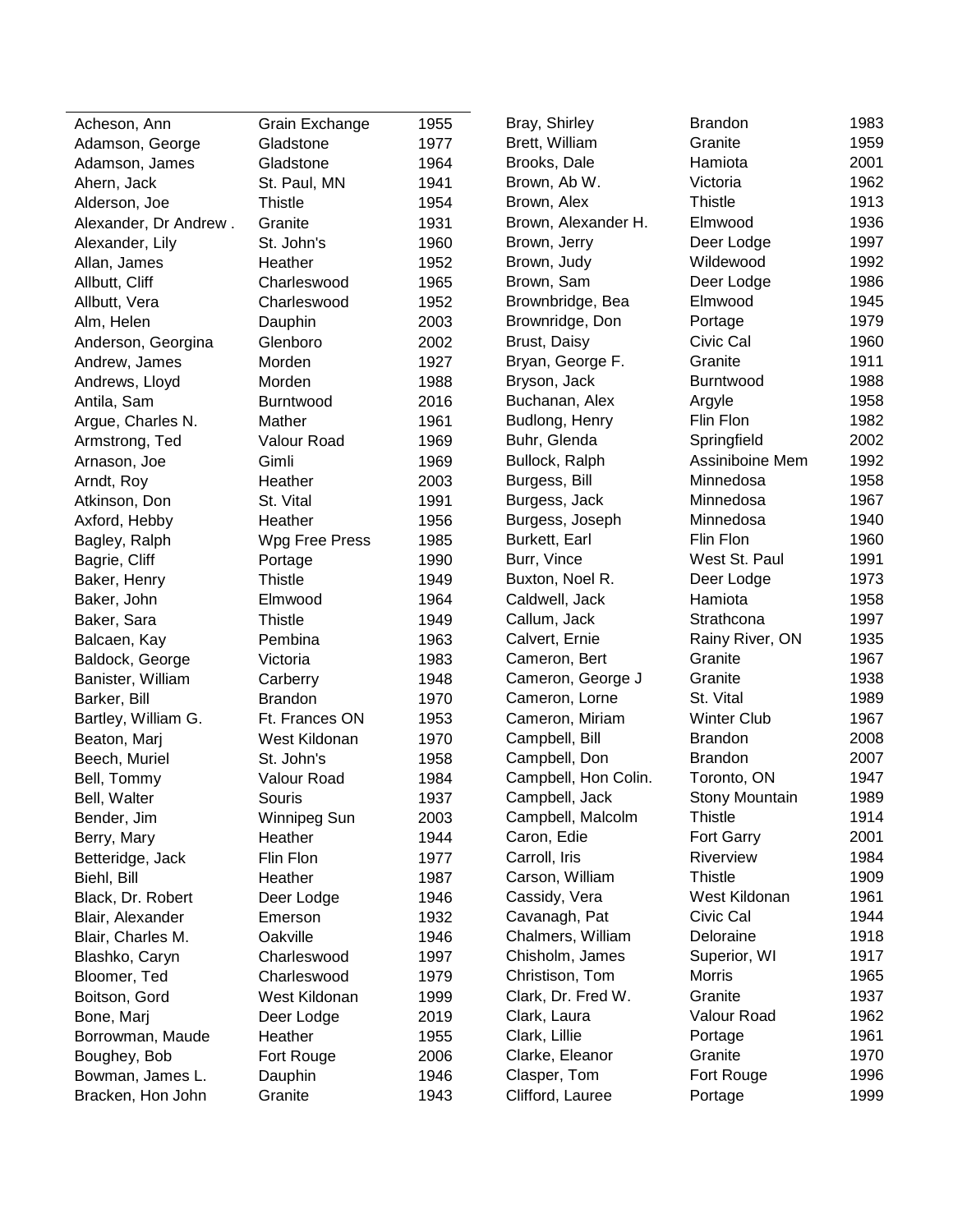| Clubb, Hon William   | Granite           | 1949 | Dunlop, Don C.           | St. Paul, MN       | 1963 |
|----------------------|-------------------|------|--------------------------|--------------------|------|
| Coates, Joseph E.    | St. John's        | 1941 | Dunlop, Ker              | St. Paul, MN       | 1930 |
| Cobb, William .J.    | Melita            | 1931 | Dutton, Jack             | Strathcona         | 1953 |
| Coleman, Charles N   | Elmwood           | 1946 | Dyker, Lyle              | Strathcona         | 1964 |
| Collins, Mark        | <b>Baldur</b>     | 1995 | Ellerby, William         | <b>Thistle</b>     | 1926 |
| Collins, Molly       | Deer Lodge        | 1954 | Ellison, Margaret        | Stony Mountain     | 1948 |
| Collinson, James     | Souris            | 1949 | Erickson, Sylvia         | St. Vital          | 1996 |
| Conner, William      | Morden            | 1916 | Erzinger, John           | Granite            | 1943 |
| Cook, Raymond        | Springfield       | 1996 | Evanson, William H.      | Assiniboine        | 1921 |
| Cooper, Ed           | Pembina           | 1975 | Fahrner, Alwyn           | Charleswood        | 1976 |
| Coopman, Al          | Charleswood       | 1989 | Fairbairn, Agnes         | Portage            | 1956 |
| Copeland, Susan      | <b>MCA</b>        | 2003 | Fairbairn, Howard        | Deer Lodge         | 1991 |
| Cory, Joseph         | St. Paul, MN      | 1946 | Fallis, Beryl            | <b>Winter Club</b> | 1993 |
| Coutts, Resby        | <b>Brandon</b>    | 1992 | Farbelow, Bill           | St. Paul, MN       | 1992 |
| Cox, Bob             | Pembina           | 2009 | Farrell, Leila           | <b>CFB</b>         | 1991 |
| Cox, Rob             | <b>Selkirk</b>    | 1997 | Fenwick, William         | <b>Brandon</b>     | 1928 |
| Crane, Wilma         | <b>Brandon</b>    | 1952 | Ferguson, Dagmar         | Minnedosa          | 1965 |
| Cripps, Ron          | Burntwood         | 1997 | Flavelle John.D.         | Lindsay, ON        | 1907 |
| Crook, Ruth          | <b>MLCA</b>       | 1985 | Fleming, John            | Strathcona         | 1930 |
| Crowe, James         | Dauphin           | 1938 | Flock, Bob               | Deer Lodge         | 1995 |
| Croy, Lorne          | Petersfield       | 1992 | Floyd, Clara             | Fort Rouge         | 1955 |
| Cuthbert, Frank      | Glenora           | 1973 | Forbes, Keith            | Hartney            | 1993 |
| Daly, Emma           | <b>Selkirk</b>    | 1949 | Forrester, Walter        | Emerson            | 1963 |
| Darling, Gladys      | Grain Exchange    | 1969 | Forsythe, Pete           | <b>Brandon</b>     | 1951 |
| Daubert, Ted         | Flin Flon         | 1968 | Foster, Wilf             | Elmwood            | 1976 |
| Daun, Calder         | <b>Thistle</b>    | 1957 | Fowler, Alexander        | <b>Baldur</b>      | 1931 |
| Daun, Ernie          | <b>Thistle</b>    | 1970 | Fowler, Frank O          | Assiniboine        | 1922 |
| Davidson-Smith, Adam | Scotland          | 1912 | Fraser, Doris            | Strathcona         | 1957 |
| Davidson, Janet      | St. Vital         | 1986 | Fraser, Ken R.           | Hamiota            | 1962 |
| Davidson, Joseph F.  | <b>Thistle</b>    | 1950 | Fraser, Lieut.Gov Duncan | Halifax, NS        | 1910 |
| Davie, R.H. (Pinkie) | Flin Flon         | 1964 | Fraser, Phoebe           | Dauphin            | 1973 |
| DeBlonde, Garry      | <b>CCA</b>        | 1986 | Fraser, Ross             | Hamiota            | 1978 |
| Delf, Ernie          | Fort Garry        | 1988 | Frederickson, Marno      | Heather            | 1972 |
| Delmage, Sadie       | Dauphin           | 1948 | Frieson Al               | Altona             | 2017 |
| DeWolfe, Jim         | Fort Rouge        | 1977 | Galbecka, Tony           | Charleswood        | 2009 |
| Dingle, Carole       | Killarney         | 1972 | Garbolinsky, Jean        | Minnedosa          | 2010 |
| Dixon, Mona          | Assiniboine Mem   | 1979 | Garnett, Harold          | Carman             | 1982 |
| Doig, Alfred         | Glenboro          | 1922 | George, Emma             | Morden             | 1953 |
| Dola, Garry          | <b>Selkirk</b>    | 2000 | George, Judge Milt       | Morden             | 1943 |
| Dooley, Tom          | <b>Fort Garry</b> | 1988 | Gibson, Myrtle           | Heather            | 1957 |
| Douglass, Alexander  | Granite           | 1933 | Gifford, John            | Transcona          | 1982 |
| Dow, Ed              | Boissevain        | 1954 | Gilmer, Anne             | <b>Thistle</b>     | 1938 |
| Dowthwaite, Jack     | Elm Creek         | 1945 | Glinz, Pearl             | Fort Rouge         | 1959 |
| Dreger, Clayton      | <b>CFAM</b>       | 1998 | Goethals, Roger          | Deloraine          | 1999 |
| Ducharme, Flo        | <b>Brandon</b>    | 1967 | Goodrick, George         | Granite            | 1965 |
| Dudley, Kathleen     | Granite           | 1952 | Gorkoff, Roy             | Fort Garry         | 1990 |
| Duguid, Don          | Granite           | 1993 | Gould, Bob               | Assiniboine Mem    | 2005 |
| Dunbar, Robert G.    | Eveleth, MN       | 1952 | Gourlay, Doug            | <b>Willow Park</b> | 2004 |
| Dunbar, Robert H     | Eveleth, MN       | 1920 | Gourley R.J. Bob         | Strathcona         | 1940 |
| Duncan Jim           | Virden            | 1962 | Gowanlock, Ab            | Dauphin            | 1951 |
|                      |                   |      |                          |                    |      |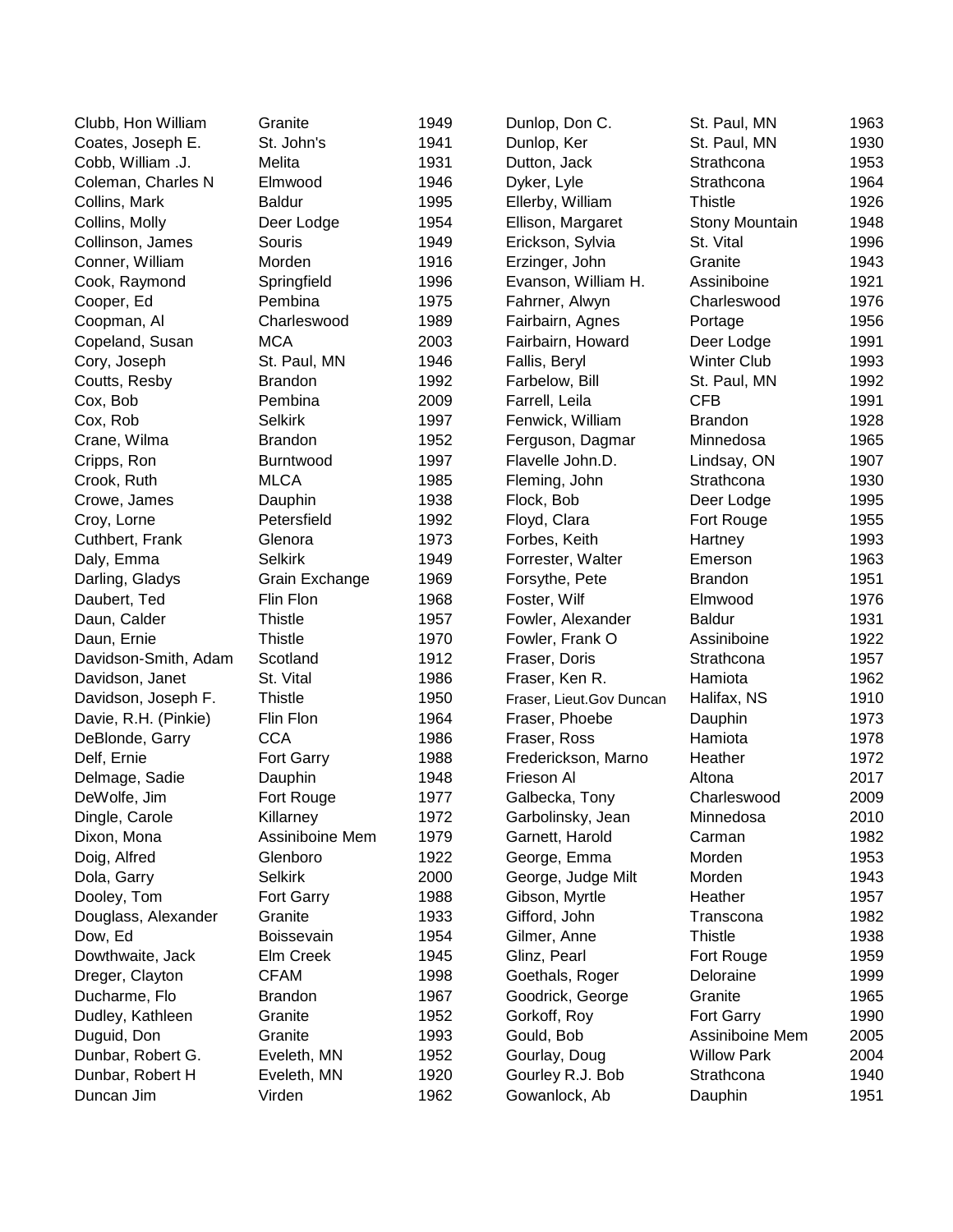| Graham, John            | Canada Safeway   | 2015 | Houck, Norman            | Elmwood        | 1974 |
|-------------------------|------------------|------|--------------------------|----------------|------|
| Graham, Ossie           | Heather          | 1943 | Houston, Edith           | Fort Rouge     | 1965 |
| Gray, Allan             | <b>CFB</b>       | 2000 | Houston, Marjorie        | Strathcona     | 1962 |
| Green, Ev               | St. Vital        | 2001 | Howden, Dr. Lorrie       | Heather        | 1966 |
| Greenberg, Barry        | Granite          | 2002 | Hudson, Bruce M.         | Strathcona     | 1969 |
| Greenberg, Etta         | Maple Leaf       | 1963 | Hudson, Clifford R.      | Strathcona     | 1949 |
| Greenberg, Izzy         | Portage          | 1967 | Hudson, Gordon M.        | Strathcona     | 1945 |
| Gregorash, Lorne        | Assiniboine Mem  | 2010 | Hume, Aub B.             | Oak River      | 1955 |
| Griffin, Wayne          | <b>Brandon</b>   | 2020 | Hume, Jack               | Oak River      | 1999 |
| Gudmundson, Ray         | Pacesetter       | 2007 | Hume, John T.            | Oak River      | 1936 |
| Gunnlaugson, Lloyd      | Valour Road      | 1987 | Hutchison, Daisy         | Grain Exchange | 1961 |
| Gustafson, Gerald       | St. Paul, MN     | 1986 | Hyrich, Danny            | Glenboro       | 2005 |
| Hagborg, Isla           | Warren           | 1990 | Inglis, Jo-Anne          | Portage        | 2008 |
| Haig, Joseph            | Strathcona       | 1925 | Innes, John              | Victoria       | 1971 |
| Haig, Senator John T.   | Strathcona       | 1936 | Irving, Bob              | <b>CJOB</b>    | 1986 |
| Hain, Bill              | Fort Garry       | 1951 | Jackman, George I.       | Dauphin        | 1961 |
| Hainstock, Rae          | <b>Burntwood</b> | 2012 | Jackson, Bill            | Rossmere       | 1991 |
| Hallemans, Peter (P.J.) | Swan Lake        | 1949 | Jackson, Samuel          | Stonewall      | 1932 |
| Halowski, Joan          | West Kildonan    | 2004 | Jacob, Robert            | St. John's     | 1939 |
| Hamblin, Lorne          | Morris           | 1993 | Jamieson, Dr. Charles    | <b>Thistle</b> | 1918 |
| Hames, Albert           | Glenboro         | 1941 | Janz, Peter R.           | Elgin          | 1930 |
| Hamovich, Ralph         | Maple Leaf       | 1968 | Jenner, Bart             | St. Vital      | 1999 |
| Harding, Beryl          | Fort Rouge       | 1981 | Jobin, Hon. Bud          | Flin Flon      | 1981 |
| Harness, Charlie        | Victoria         | 1956 | Johnson, Chaud           | Drayton, ND    | 1968 |
| Harper, Scotty          | Wpg Free Press   | 1956 | Johnson, Hon. Dr. George | Gimli          | 1989 |
| Harrington, Dr Gerald   | Benito           | 1965 | Johnson, Leo             | Strathcona     | 1962 |
| Harrington, William     | Dauphin          | 1929 | Johnson, Lowry           | Kenora, ON     | 1933 |
| Harris, Bev             | Deer Lodge       | 2013 | Johnson, Kay " Montie"   | Grain Exchange | 1949 |
| Hartwell, Ken           | Swan Lake        | 1955 | Johnson, Thomas          | <b>Baldur</b>  | 1952 |
| Harvie, Dr. Robert A    | Granite          | 1927 | Johnston, Dick           | Fort Garry     | 1977 |
| Hay, Chuck              | Scotland         | 1969 | Jones, Larry             | St. Vital      | 1990 |
| Helston, Heather        | Heather          | 2002 | Jowett, Dave             | Labatts        | 1989 |
| Helston, John           | Heather          | 1999 | Kaminsky, Mike           | Grain Exchange | 1960 |
| Hems, Dutchy            | St. Vital        | 1989 | Keeler, Wendell          | Portage        | 2017 |
| Henderson, George       | Victoria         | 1946 | Keep, Edward C.          | Civic Cal      | 1969 |
| Henderson, Irene        | Manitou          | 1977 | Kellett, Dick            | Carman         | 1923 |
| Henderson, Sid          | Heather          | 1960 | Kerr, Rev John           | Scotland       | 1907 |
| Henderson, William      | Scotland         | 1938 | Kimberley, George        | Kenora, ON     | 1957 |
| Henry, Lou              | Charleswood      | 1982 | Kingyens, Lorne          | <b>CFB</b>     | 1993 |
| Henry, Lyle             | Strathcona       | 1991 | Kirkhope, George         | Elmwood        | 1961 |
| Henry, Stanley          | Oak River        | 1983 | Kitchen, Daniel          | Souris         | 1925 |
| Hildebrand, Dan         | Fort Rouge       | 1998 | Kitson, Bill             | Portage        | 1975 |
| Hindle, Harold          | Civic Cal        | 1958 | Lapointe, Aaron          | Tilston        | 1924 |
| Hinds, Russ             | Charleswood      | 2016 | Lavery, William          | Newdale        | 1950 |
| Hird, Betty             | Heather          | 2001 | Law, Fred                | Grain Exchange | 1975 |
| Hoekstra, Denise        | Carman           | 2003 | Law, Gordon              | Grain Exchange | 1967 |
| Hogg, Audrey            | Warren           | 1998 | Lay, Fred                | <b>Thistle</b> | 1970 |
| Hogue, Orille           | Portage          | 1989 | Leech, Arthur            | St. Vital      | 1957 |
| Holland, Ken            | Portage          | 1992 | Leavens, Lou             | Stonewall      | 1953 |
| Horn, Lloyd             | Lenore           | 1980 | Lee, Wilf                | Strathclair    | 1966 |
|                         |                  |      |                          |                |      |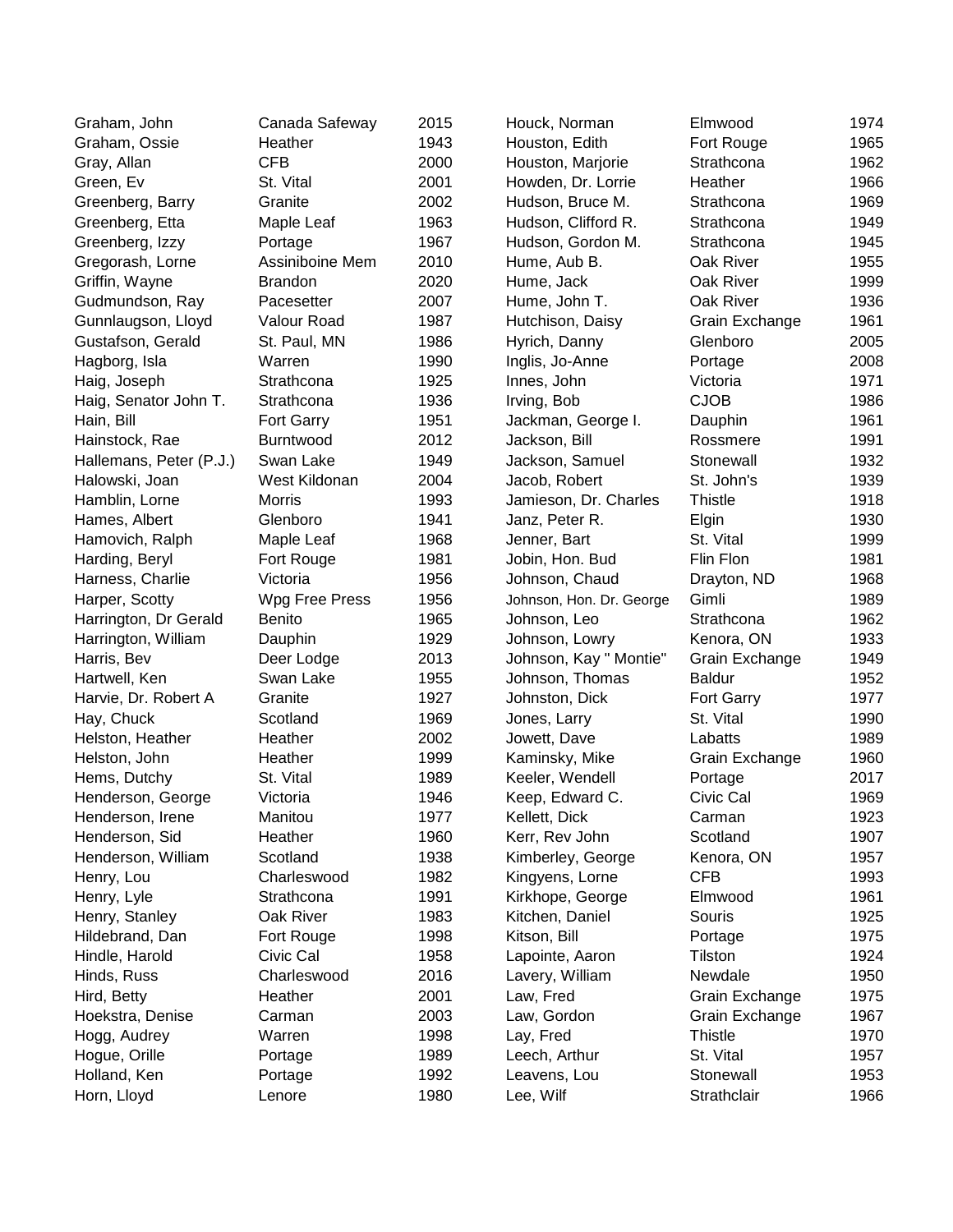| Leitch, Terry           |                   | 2013 | McArthur, Dougald      | Thistle            | 1932 |
|-------------------------|-------------------|------|------------------------|--------------------|------|
| Lemon, Joseph           | Granite           | 1915 | McAskill, Rod          | Gladstone          | 1936 |
| Levin, Jack             | Maple Leaf        | 1990 | McAuley, J. Ernie      | Granite            | 1953 |
| Light, Ina              | Heather           | 1984 | McCallum, Cyrus        | Dauphin            | 1964 |
| Lloyd, R.C. Bob         | Charleswood       | 1983 | McCannell, Fay         | Pilot Mound        | 2004 |
| Lloyd, Ron              | Fort Garry        | 1993 | McCannell, Ken         | Pilot Mound        | 2004 |
| Lockhart, Neva          | Flin Flon         | 1955 | McConaghy, Archie      | Neepawa            | 1915 |
| Low, Ed W               | <b>Fort Garry</b> | 1935 | McDiarmid, Helen       | Fort Rouge         | 1973 |
| Lowe, Bernice           | <b>Thistle</b>    | 1989 | McDiarmid, Hon James S | Strathcona         | 1946 |
| Lowry, Bert             | Neepawa           | 2005 | McDiarmid, James       | Strathcona         | 1911 |
| Lumbard, Linda          | <b>Brandon</b>    | 2003 | McDonald, Gerry K.     | Strathcona         | 1950 |
| Lumbard, Reid           | <b>Brandon</b>    | 1991 | McDonald, Robert G     | Deer Lodge         | 1939 |
| Lumsden, William E.     | Elmwood           | 1951 | McDougall, Agnes       | Neepawa            | 1977 |
| Lupton, Essie           | Granite           | 1951 | McDougall, William H   | Reston             | 1919 |
| Lyall, Peter            | Montreal, QC      | 1929 | McElheran, Max         | <b>Thistle</b>     | 1962 |
| Lye, Henry              | MacGregor         | 1949 | McEwen, Cam            | Ft. William, ON    | 1943 |
| Lynch, Marion           | Pembina           | 1974 | McFadyen, Ralph        | Assiniboine Mem    | 1998 |
| Lynch, Rod              | Pembina           | 1991 | McGimpsey, Bob         | Dauphin            | 1977 |
| Lytle, Thomas           | Roland            | 1938 | McGregor, Annie        | Elmwood            | 1959 |
| Macatavish, Al          | Elmwood           | 1990 | McInnes, Florence      | Flin Flon          | 1975 |
| MacCallum, Bob          | Elmwood           | 2006 | McIntosh, Bud          | Snow Lake          | 1978 |
| Macdonald Rev. D. Bruce | Granite           | 1965 | McIntyre, Bessie       | Victoria           | 1960 |
| Macdonald, Alex         | Granite           | 1914 | McKay, Eleanor         |                    | 1928 |
| Macdonald, J. George    | Ft. William, ON   | 1928 | McKeag, Hon Jack       | <b>Winter Club</b> | 1976 |
| MacDonald, Jack         | Grain Exchange    | 2004 | McKechnie, John        | Thistle            | 1908 |
| MacDonald, Selkirk M    | Portage           | 1933 | McKinnon, Edna         | Grain Exchange     | 1985 |
| MacFarlane, Bob         | Granite           | 1964 | McKinnon, Ross E.      | Fort Garry         | 1984 |
| Macgregor, Jim          | Fort Rouge        | 2018 | McLeod, Murray         | Springfield        | 2019 |
| MacKay, Gerry           | <b>Brandon</b>    | 2003 | McLeod, W.E. Bill      | Grain Exchange     | 1958 |
| MacKay, Rod             | Fort Garry        | 2011 | McLuckie, Lura         | Elmwood            | 1964 |
| MacKenzie, Bev          | Dauphin           | 2007 | McMahon, A. Sandy      | Civic Cal          | 1949 |
| MacLeod, Ron            | Duluth, MN        | 1921 | McMechan, Barry        | Deloraine          | 2000 |
| MacPherson, Stewart     | Radio-TV          | 1970 | McNicol, Doug          | Strathcona         | 1942 |
| Maddock, Cindy          | Morden            | 2012 | McNulty, Cornelius B   | Sperling           | 1944 |
| Malby, Fred             | St. John's        | 1946 | McTavish, Dr. Boyd     | Granite            | 1963 |
| Manwaring, Frank H      | <b>Birtle</b>     | 1948 | McTavish, Dr. James    | Elmwood            | 1941 |
| Markmann, Anni          | Ste. Anne         | 2014 | McTavish, Ed           | <b>Burntwood</b>   | 1998 |
| Markovich, Gerry        | Fort Garry        | 2000 | McTavish, Gord         | Granite            | 1968 |
| Marlatt, Ab             | Swan River        | 1954 | McWhirter, Bunty       | Scotland           | 1953 |
| Marofke, Pauline        | Pembina           | 2002 | McWilliams, Andy       | Fort Rouge         | 1968 |
| Marsh, Arthur           | Manitou           | 1942 | Midwinter, Charles     | Elmwood            | 1932 |
| Marsh, Mel              |                   | 2013 | Miller, James          | Carman             | 1958 |
| Marshall, Lorna         | <b>Brandon</b>    | 1994 | Milloy, Greg           | St. Vital          | 2009 |
| Martin, Dr. Roy D       | Neepawa           | 1944 | Mills, Anne            | Stony Mountain     | 1968 |
| Martin, Joan            | East St. Paul     | 1978 | Mills, Mabel           | Hartney            | 1959 |
| Mastin, Gail            | Gimli             | 2011 | Mills, Myrt            | Starbuck           | 1947 |
| Matheson, Frank         | Russell           | 1937 | Mitchell, Eric         | Rossmere           | 1984 |
| Matheson, Jack          | Wpg Tribune       | 1970 | Moffatt, Cathy         | <b>Brandon</b>     | 2017 |
| McAlpine, Vera          | Fort Garry        | 1947 | Moffatt, Edna          | Wildewood          | 1975 |
| McAlpine, William R.    | Civic Cal         | 1945 | Molinski, Lorne        | Pembina            | 1994 |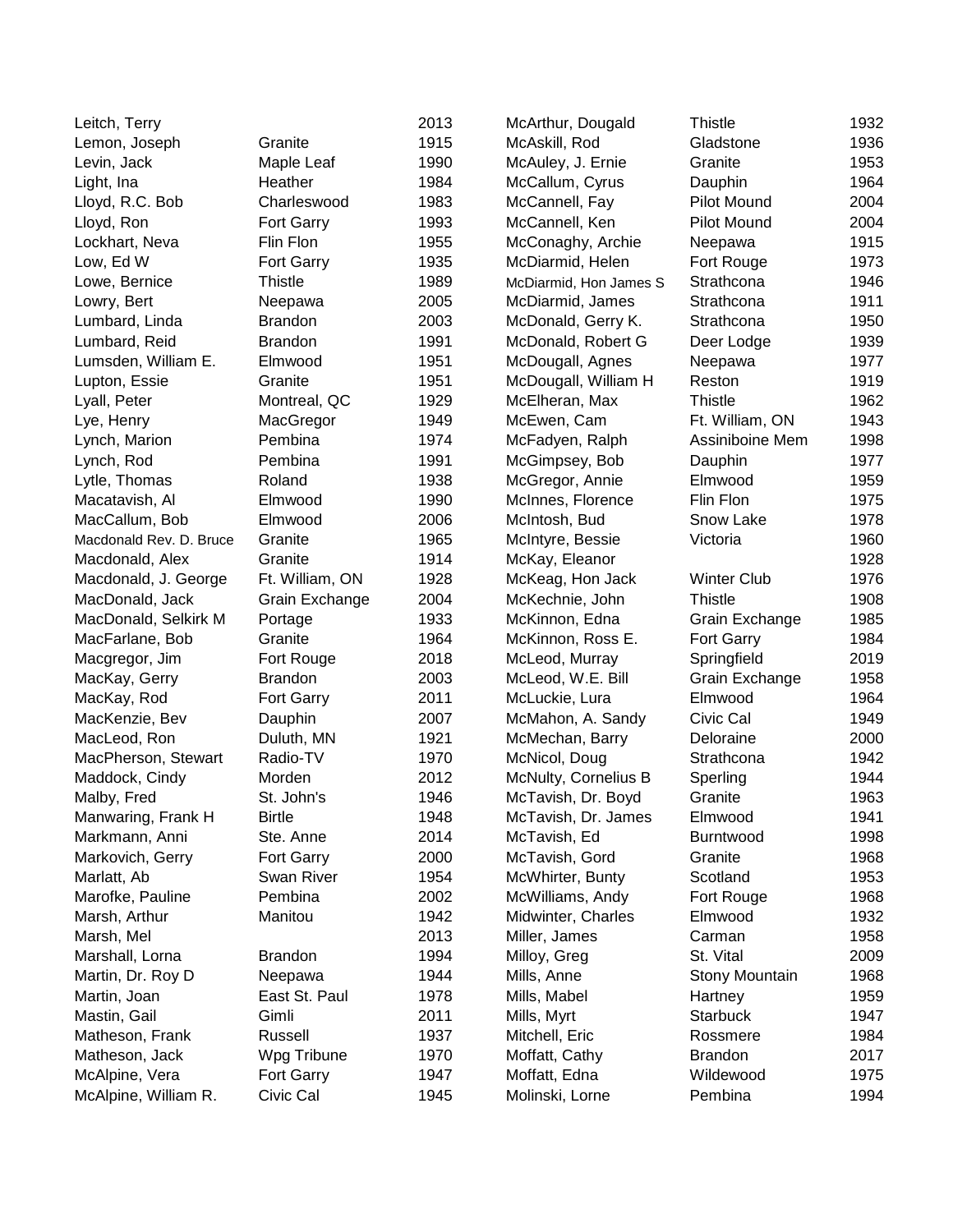| Moore, James         | <b>Balmoral</b>     | 1971 | Patterson, Samuel J      | Valour Road          | 1950 |
|----------------------|---------------------|------|--------------------------|----------------------|------|
| Moore, Lew           | Emerson             | 1960 | Patton, Frank            | Assiniboine          | 1917 |
| Morgan, Trevor       | The Pas             | 1956 | Payne, Walter            | <b>Thistle</b>       | 1908 |
| Mori, Marlene        | <b>Thistle</b>      | 2012 | Peckover, Bill           | Sperling             | 1960 |
| Moroz, Bob           | Ashern              | 1997 | Pelletier, Bert          | Ross Lake            | 1972 |
|                      | Melita              | 1957 | Pelletier, Paul          | Fort Rouge           | 1994 |
| Morrow, Harry        | Elmwood             | 1989 |                          |                      | 1998 |
| Mowat, Alex          |                     | 1969 | Peloquin, Bruce          | Grain Exchange       | 1919 |
| Mowat, Fred G.       | Gladstone           |      | Penwarden, Robert        | Strathcona           |      |
| Mullet, Edna         | Hartney             | 1976 | Pepper, John             | Deloraine            | 1945 |
| Mulvenny, Barry      | Victoria            | 1987 | Perry, Max               | Deloraine            | 1962 |
| Munro, Betty         | Fort Garry          | 1954 | Petch, David             | Virden               | 1949 |
| Murphy, Harold       | Deer Lodge          | 1967 | Peters, Marsh            | Wawanesa             | 1959 |
| Murray, Earl         | Neepawa             | 1947 | Peters, Terry            | Altona               | 2019 |
| Murray, George W     | <b>Thistle</b>      | 1924 | Peterson, Magnus         | Civic Cal            | 1934 |
| Murray, Margaret     | Neepawa             | 1958 | Petrick, Verna           | Rossmere             | 1987 |
| Mutch, Urquhart      | <b>Crystal City</b> | 1938 | Petursson, Dave          | Charleswood          | 2010 |
| Mutton, Rick         | Deer Lodge          | 1987 | Phillips, Janette        | Fort Garry           | 2002 |
| Nathanson, Irving    | St. Paul, MN        | 1981 | Phillips, Mary           | St. Vital            | 1958 |
| Nelson, Harold       | Carberry            | 1973 | Philpott, George         | Petersfield          | 1997 |
| Neufeld, Rose        | Valour Road         | 2010 | Picken, Bob              | Valour Road          | 1974 |
| Neville, Rev. Thomas | Souris              | 1935 | Pieper, Larry            | St. Paul, MN         | 1994 |
| Newton, Harold W     | <b>Selkirk</b>      | 1934 | Pilcher, Fred D.         | <b>Brandon</b>       | 1963 |
| Newton, Verna        | Dauphin             | 1966 | Pilloud, Matt            | Fort Rouge           | 2018 |
| Nichol, Robert       | Sperling            | 1939 | Pitblado, Isaac          | Granite              | 1928 |
| Nissen, Jens         | Drayton, ND         | 1952 | Plantje, Helen           | St. Vital            | 1981 |
| Nordlinger, Roy      | Valour Road         | 1985 | Poole, Alf               | <b>Brandon</b>       | 1986 |
| Norrie, William QC   | City of Wpg         | 1994 | Pooles, Cece             | Civic Cal            | 1963 |
| Nye, Charles         | West Kildonan       | 1957 | Portigal, Eph            | Maple Leaf           | 1955 |
| Nye, Ralph           | <b>Brandon</b>      | 1971 | Pottinger, Don           | <b>Brandon</b>       | 1989 |
| O'Dowda, Bob         | Elmwood             | 1955 | Poulton, Esther          | Fort Rouge           | 1972 |
| O'Hare, John         | <b>Thistle</b>      | 1937 | Powers, Roy              | Fort Garry           | 1955 |
| Oakden, Charles      | <b>Boissevain</b>   | 1975 | Precious, Charlie E      | <b>Seven Sisters</b> | 1962 |
| Oleson, Stan         | Glenboro            | 1968 | Prest, Aileen            | Deer Lodge           | 1962 |
| Oliver, Steve        | <b>Selkirk</b>      | 1960 | Preston, Lorne           | Riverview            | 1991 |
| Oryniak, Darren      | Granite             | 2020 | Pritchard, Roy           | Killarney            | 1954 |
| Oswald-Felker, Toby  | Canada Safeway      | 2005 | Pullin, Hal              | Fort Rouge           | 1993 |
| Oterholm, Alice      | Heather             | 1971 | Putnam, Ward             | Charleswood          | 1995 |
| Otto, Art            | Gladstone           | 1985 | Qually, Oscar            | Dacotah              | 1948 |
| Owen, Wes A.         | West Kildonan       | 1979 | Rankin, May              | Heather              | 1952 |
| Owens, Frank         | Fort Garry          | 1985 | Rawson, George           | Flin Flon            | 1947 |
| Palmer, J. Fred      | St. John's          | 1935 | Regent, Vera             | St. Vital            | 1972 |
| Palmer, Marge        | <b>Thistle</b>      | 1961 | Reid, Claude             | Fort Rouge           | 1984 |
| Palmer, Vic          | Grain Exchange      | 1977 | Reid, Norm               | Heather              | 1992 |
| Parfeniuk, Ken       | Victoria            | 1999 | Reinsch, Bert            | <b>Brunkild</b>      | 1972 |
| Parkes, Dave         | Morden              | 1989 | Reynolds, Grace          | St. John's           | 1971 |
| Parrish, W. L. Bill  | Granite             | 1910 | Richardson, Thomas       | Carman               | 1939 |
| Pascucci, Joe        | Global TV           | 2008 | Rigby, Treasure "Treg"   | Fort Rouge           | 1960 |
| Paterson, John       | Granite             | 1912 | Ritchie, Fred            | Virden               | 1982 |
| Paton, Dr, James P   | Kenora, ON          | 1940 | Ritchie, Margaret        | Dauphin              | 1984 |
| Patsack, Dave        | Portage             | 2002 |                          | Scotland             | 1948 |
|                      |                     |      | Roberts, Sir James Denby |                      |      |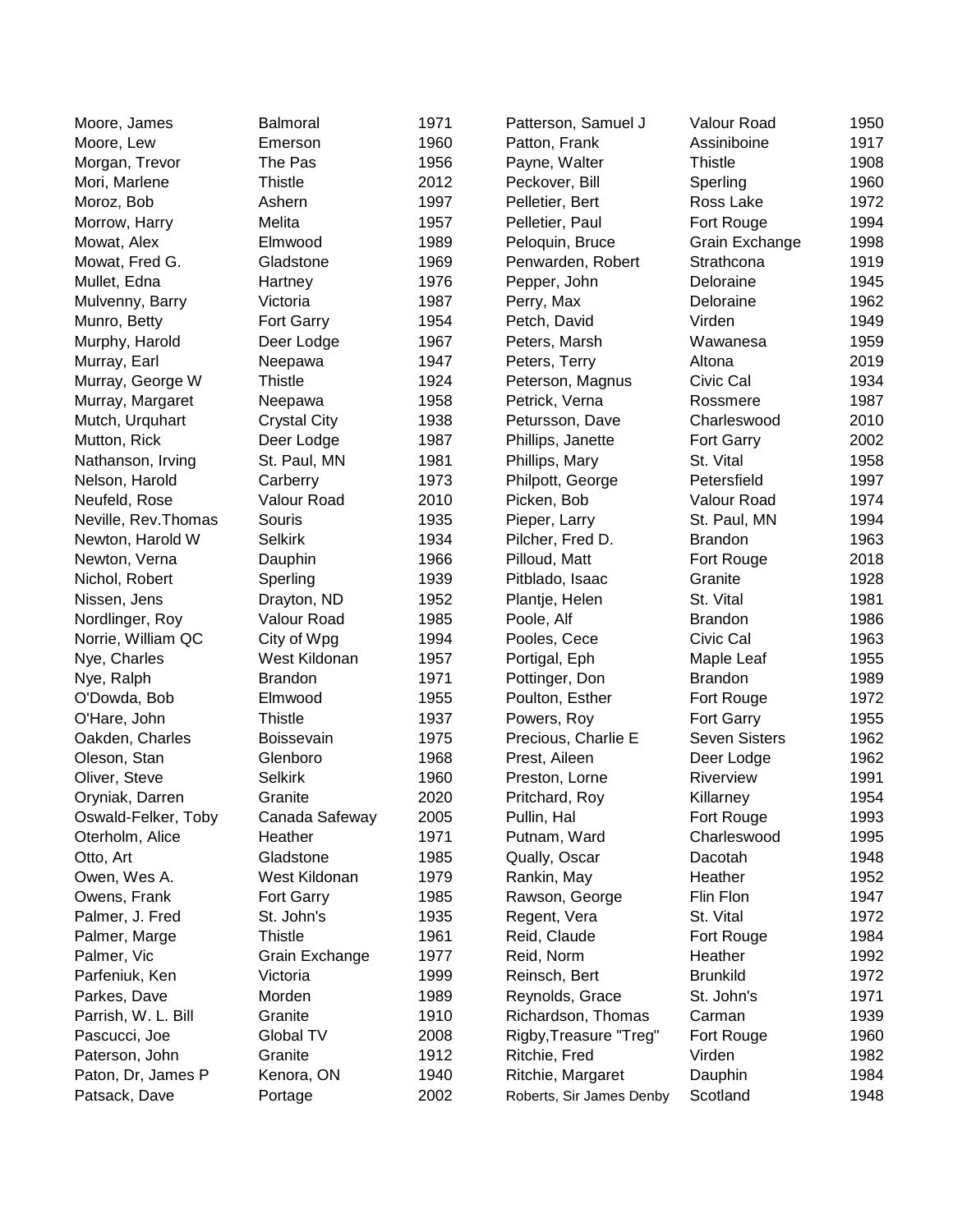| Robertson-Aikman Col J. | Scotland              | 1922 | Smith, Norman G.       | Elmwood           | 1965 |
|-------------------------|-----------------------|------|------------------------|-------------------|------|
| Robertson, Bill         | Pilot Mound           | 1956 | Smith, Rev. Grant A    | Chaplains         | 1979 |
| Robertson, Jim          | <b>Willow Park</b>    | 1974 | Smith, Trevor          | Carman            | 2000 |
| Robertson, John P       | Granite               | 1913 | Snyder, Dr. Roy        | Deer Lodge        | 1947 |
| Robertson, Peter A      | <b>Gilbert Plains</b> | 1942 | Sparkes, Gordon        | Deer Lodge        | 1993 |
| Robinson, Pearl         | Civic Cal             | 1953 | Sparling, Harvey D.    | Portage           | 1953 |
| Robson, William         | Strathcona            | 1933 | Sparling, William H    | Minnedosa         | 1913 |
| Rochon, Eli Joel (Mac)  | <b>Thistle</b>        | 1913 | Sparman, Joseph        | Lac du Bonnet     | 1965 |
| Rolston, Thelma         | St. Vital             | 1960 | Sproule, Jim           | <b>Thistle</b>    | 1980 |
| Rose, Vic               | St. Vital             | 1988 | Square, Sam S          | Pointe du Bois    | 1946 |
| Roth, Ken               | Carman                | 1995 | Stanier, Jim           | Deer Lodge        | 1978 |
| Rowlands, Marion        | Granite               | 1928 | Staniloff, Ian         | Grranite          | 2019 |
| Ruest, Gilbert          | St. Pierre            | 1989 | Stannard, Bobby        | Elmwood           | 1984 |
| Rummery, Nancy          | Deer Lodge            | 1999 | Steinhoff, Guy         | Fort Garry        | 1983 |
| Runner, Naomi           | Treherne              | 1960 | Stephenson, Earl       | Rossmere          | 1987 |
| Sadler, Barry           | Portage               | 1996 | Stewart, Alex          | Deer Lodge        | 1953 |
| Sadler, Diane           | Portage               | 2009 | Stewart, David M.      | MacDonald Tobacco | 1979 |
| Sambrook, Lorne         | Deloraine             | 2012 | Stewart, Don           | Manitou           | 2001 |
| Sanderson, Dick         | Carman                | 1967 | Stewart, J. Bruce      | Montreal, QC      | 1926 |
| Saper, Max              | Maple Leaf            | 1982 | Stinson, Eileen        | St. Vital         | 1950 |
| Saper, Zivan            | Maple Leaf            | 1996 | Stocking, Dave W.      | Duluth, MN        | 1926 |
| Sargent, Frank F.       | Port Arthur, ON       | 1966 | Stoughton, Nell        | Fort Rouge        | 1988 |
| Sault, Donald           | St. Paul, MN          | 1985 | Strachan, Garth        | Hamiota           | 1994 |
| Scales, Jud             | Swan River            | 1996 | Strath, Jim            | Souris            | 2011 |
| Schmidt, Cliff          | Valour Road           | 1993 | Sullivan, Daniel       | Rainy River, ON   | 1931 |
| Schween, Debbie         | Fort Rouge            | 2020 | Sullivan, Daniel A.    | Decker            | 1954 |
| Scott, Bill             | Fort Rouge            | 1991 | Sullivan, Neil W       | <b>Thistle</b>    | 1947 |
| Scrymgeour, Charlie     | Deer Lodge            | 1965 | Sumner, Don            | <b>Brandon</b>    | 1985 |
| Scrymgeour, Doug        | Elmwood               | 1970 | Sutherland, Margaret   | Heather           | 1948 |
| Scrymgeour, Harold      | St. John's            | 1948 | Sutton, Fred           | <b>Thistle</b>    | 2003 |
| Sealey, Gertrude        | <b>Brandon</b>        | 1954 | Tarapasky, Ed          | Victoria          | 1989 |
| Senebald, Ina           | Civic Cal             | 1966 | Tarapasky, Mitchell    | Victoria          | 2007 |
| Shackell, Laura         | Portage               | 1951 | Thiessen Woods, Sharon | Heather           | 2014 |
| Shannon, Sharon         | <b>Brandon</b>        | 2011 | Thomas, Horace         | Deer Lodge        | 1961 |
| Sharpe Bill             | Manitou               | 1981 | Thompson, Carrol       | Burntwood         | 2008 |
| Shatsky, Bert           | Maple Leaf            | 1973 | Thompson, Harry C      | Civic Cal         | 1934 |
| Shaw, Rositta           | St. John's            | 1951 | Thompson, Isaac        | Portage           | 1927 |
| Sherk, Bill             | West Kildonan         | 1970 | Thompson, Mary         | Eaton             | 1973 |
| Shiach, Spence          | Fort Rouge            | 1981 | Thompson, Tremayne     | Oak River         | 1966 |
| Siddall, Vic            | West Kildonan         | 1966 | Thompson, Winn         | Grain Exchange    | 1948 |
| Sigurdson, Barney       | Gimli                 | 1973 | Thomson, Brian         | Plumas            | 1997 |
| Simpson, Lillian        | Strathcona            | 1946 | Thomssen, Otto         | St. Paul, MN      | 1973 |
| Sims, Flo               | St. Vital             | 2001 | Thorsteinson, Agnes    | Fort Garry        | 1959 |
| Smith Gary              | Heather               | 2001 | Timms, Jack            | Valour Road       | 1972 |
| Smith, Albert H.        | <b>Thistle</b>        | 1923 | Tipping, Edith         | Elmwood           | 1980 |
| Smith, Dennis           | Pinawa                | 1996 | Toal, Ruth             | Assiniboine Mem   | 2001 |
| Smith, Frank            | Deer Lodge            | 1944 | Toth, Lorraine         | East St. Paul     | 2000 |
| Smith, Jack             | Fort Rouge            | 1980 | Towerzey, Hilda        | Assiniboine Mem   | 2015 |
| Smith, Janine           | Elmwood               | 2004 | Towerzey, Reg A        | Civic Cal         | 1967 |
| Smith, Maurice D        | Wpg Free Press        | 1970 | Trewhitt, Stephen      | Granite           | 1948 |
|                         |                       |      |                        |                   |      |